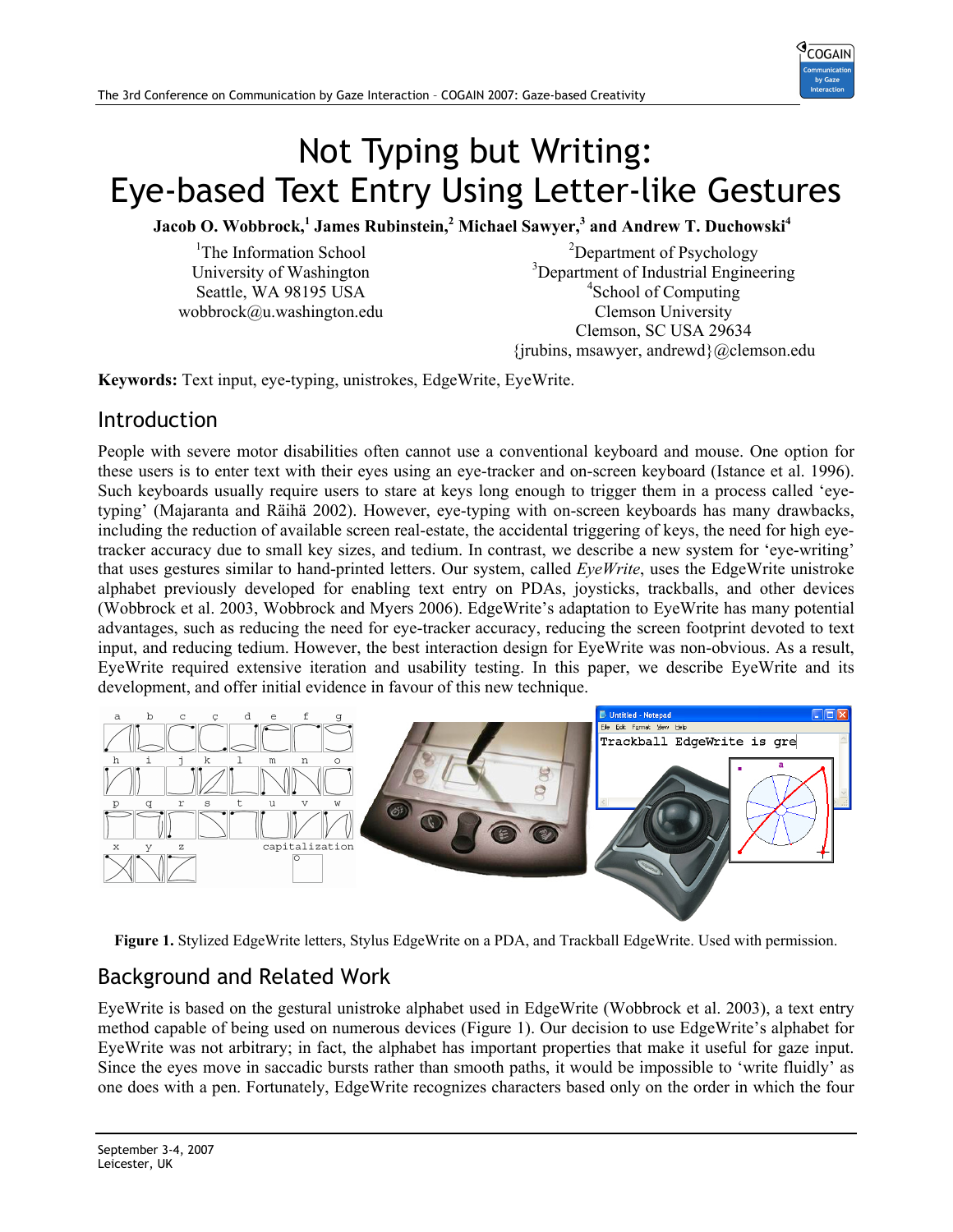The 3rd Conference on Communication by Gaze Interaction – COGAIN 2007: Gaze-based Creativity

corners of its square input area are hit. This allows EyeWrite to employ four discrete corner targets that help users form their gestures. Another benefit of EdgeWrite's corner-based recognition scheme is that it provides tolerance to tremor in the stroke path, since all that matters is the order in which the corners are hit. This means that eye-tracker jitter is not overly detrimental to EyeWrite's recognition. A third benefit of using EdgeWrite's alphabet is that it has been shown to be very easy to learn, which is important when considering tradeoffs with on-screen keyboards, which are easily comprehended.

Most prior eye-based text entry methods use on-screen keyboards developed for eye-typing (Istance et al. 1996, Lankford 2000, Majaranta and Räihä 2002). To our knowledge, EyeWrite is the first letter-like gestural text entry system for the eyes. Only a few prior systems use eye-based gestures, but these gestures are defined by underlying screen regions, making these systems fancier variants of eye-typing. One system is *Dasher*, which uses expanding letter regions that move toward the user's gaze point (Ward and MacKay 2002). Although Dasher is fast, it can be visually overwhelming for novice users since letter regions 'swarm' toward the user. Other gestural interfaces are the systems developed by Isokoski as part of his exploration of offscreen targets (Isokoski 2000). These designs place letter regions beyond the edges of the screen to solve the Midas Touch problem. A noted issue, however, is that users have difficulty locating the off-screen targets.

# The EyeWrite Design

Adapting EdgeWrite for use with the eyes may initially seem straightforward, but the design challenge was considerable. Two key questions were how to translate eye movements into EyeWrite gestures, and how to segment between letters when a letter was finished. This latter issue is the so-called 'segmentation problem.'

Our first design simply mimicked Stylus EdgeWrite (Wobbrock et al. 2003). A literal trace was drawn as the user moved his eyes within EyeWrite's on-screen input area. However, drawing a trace based on the literal eye position created strokes that were jagged and distracting, even with filtering. Since there was no 'stylus lift' signal as in Stylus EdgeWrite, segmentation was first achieved by looking for a cessation of movement. This worked poorly because eye-tracker jitter meant the eye-trace never stopped moving. A second scheme segmented letters after sufficient time had elapsed since the last corner was entered. This time was calculated using the average inter-corner time for the current stroke. However, this resulted in unwanted segmentations when users paused to think. It also meant that the gaze point would remain in the same corner after segmentation, which meant that this corner had to be re-entered before a new letter could be started there.

Our second design utilized a vector-based approach akin to Trackball EdgeWrite (Wobbrock and Myers 2006). In this approach, the absolute position of the eyes was no longer relevant. Instead, the *direction* in which the eyes moved indicated the corner to which the stroke should proceed. When such a vector was indicated, a stylized stroke was drawn from the previous corner to the indicated corner. Although this solved the jitter and distraction of the first design, it momentarily decoupled the stroke corner from the user's gaze point. This resulted in the creation of unwanted vectors and, in turn, unwanted corners. Another problem was that the user could not look away from EyeWrite to verify their text without indicating a movement vector.

Our third design accommodated lessons from the first two. We returned to a tight coupling between the user's gaze and EyeWrite's input, but instead of drawing a literal eye-trace as in the first design, we drew stylized arcs between corners as in the second design. Instead of vectors, corners were simply hit-tested for the presence of the eyes—when the gaze point entered a new corner, an arc was drawn there. Thus, the gaze point and stroke corner were never decoupled. We also gave users direct control over the segmentation process by segmenting only when the eyes returned to the center of the input area. Users could therefore prevent segmentation and 'pause to think' by simply leaving their gaze in the current corner. Return-to-center segmentation also meant that every new letter would be started from the center. As in the first design, segmentation time was based on the average inter-corner time, but now with a minimum threshold about twice the time of a saccade. This prevented unwanted segmentations when moving among corners. Users could also clear their current stroke by simply glancing away from the EyeWrite square. Finally, to reduce the need to look away between letters to verify the last entry, an incremental recognition result was displayed in